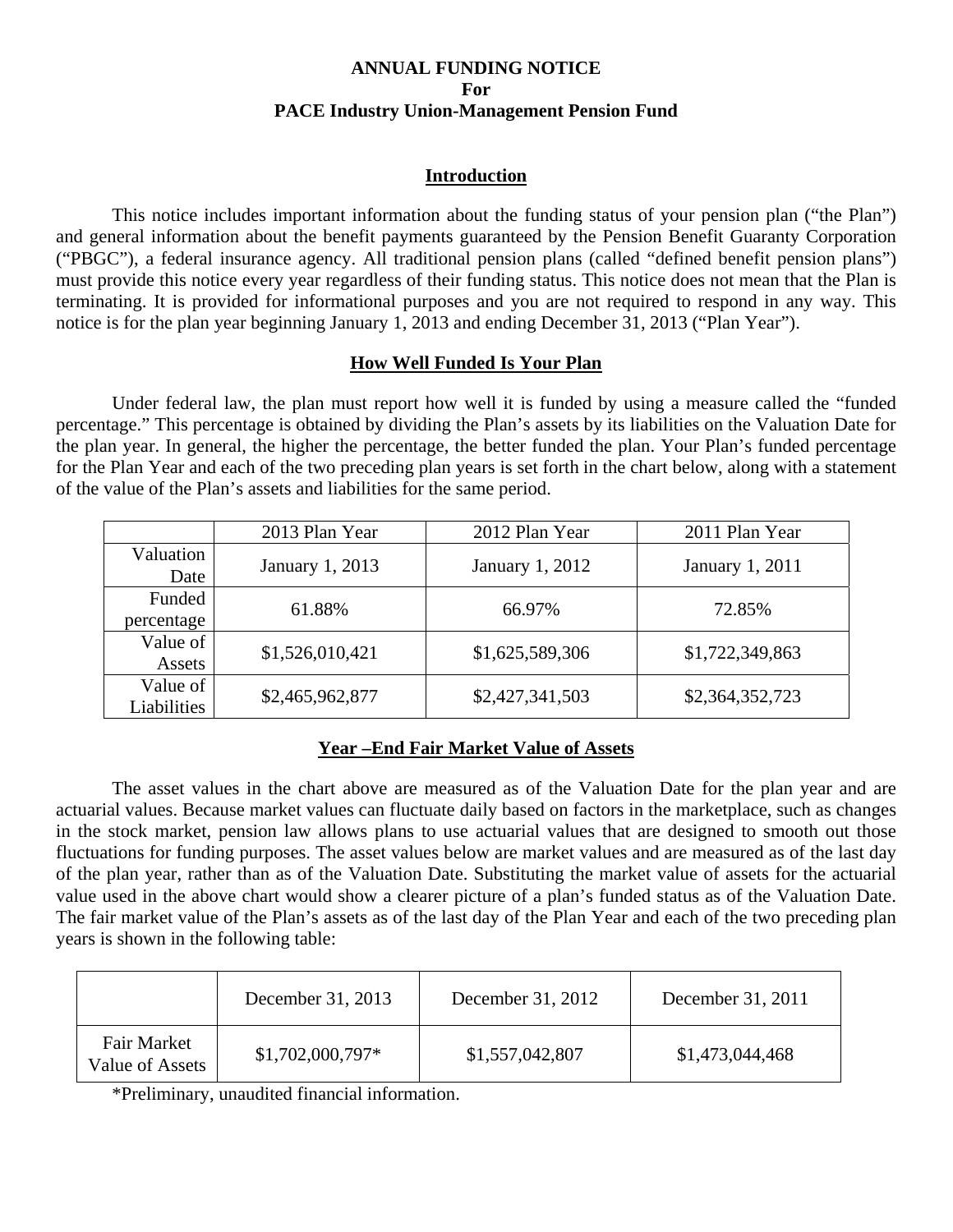## **Critical or Endangered Status**

Under federal pension law a plan generally will be considered to be in "endangered" status if, at the beginning of the plan year, the funded percentage of the plan is less than 80 percent or in "critical" status if the percentage is less than 65 percent (other factors may also apply). If a pension plan enters endangered status, the trustees of the plan are required to adopt a funding improvement plan. Similarly, if a pension plan enters critical status, the trustees of the plan are required to adopt a rehabilitation plan. Rehabilitation and funding improvement plans establish steps and benchmarks for pension plans to improve their funding status over a specified period of time.

The Plan was in "critical" status for the Plan Year ending December 31, 2013 because the Plan was projected to have an accumulated funding deficiency in the next four years. In an effort to improve the Plan's funding situation, the Trustees adopted a Rehabilitation Plan on July 17, 2010 designed to assist the Plan in meeting the applicable benchmarks established by law. The Rehabilitation Plan describes the actions to be taken by the Plan's Trustees, and the benefit and contribution changes that affect employers and participants. The Plan's Board of Trustees will update the Rehabilitation Plan as required by law.

 You may obtain a copy of the Plan's Rehabilitation Plan and the actuarial and financial data that demonstrate any action taken by the plan toward fiscal improvement by contacting the plan administrator. If the Plan is in endangered or critical status for the plan year ending December 31, 2014, separate notification of that status has or will be provided.

#### **Participant Information**

The total number of participants in the plan as of the Plan's valuation date was 74,616. Of this number, 16,819 were active participants, 29,220 were retired or separated from service and receiving benefits, and 28,577 were retired or separated from service and entitled to future benefits.

#### **Funding & Investment Policies**

Every pension plan must have a procedure for establishing a funding policy to carry out plan objectives. A funding policy relates to the level of assets needed to pay for benefits promised under the plan currently and over the years. The funding policy of the Plan is to fund the Plan through a combination of contributions received from employers and investment income generated by the Plan's investments. The funding level is designed to comply with requirements of ERISA and the Internal Revenue Code. These requirements include minimum funding levels and also include maximum limits on the contributions that may be deducted by employers for federal income tax purposes. The Board of Trustees creates and implements the funding policy and monitors the funding level with the assistance of the Plan's enrolled actuary and the investment consultant.

Once money is contributed to the Plan, the money is invested by plan officials called fiduciaries, who make specific investments in accordance with the Plan's investment policy. Generally speaking, an investment policy is a written statement that provides the fiduciaries who are responsible for plan investments with guidelines or general instructions concerning investment management decisions. The investment policy of the Plan has been adopted by the Board of Trustees with the advice of the Plan's investment consultant. It is intended to generate returns that equal or exceed the Plan's actuarial assumed rate of return of 7.5% over the long term and to control risk. Based on the advice of the investment consultant, the Trustees have diversified the Plan's investments with allocations to a number of different asset classes.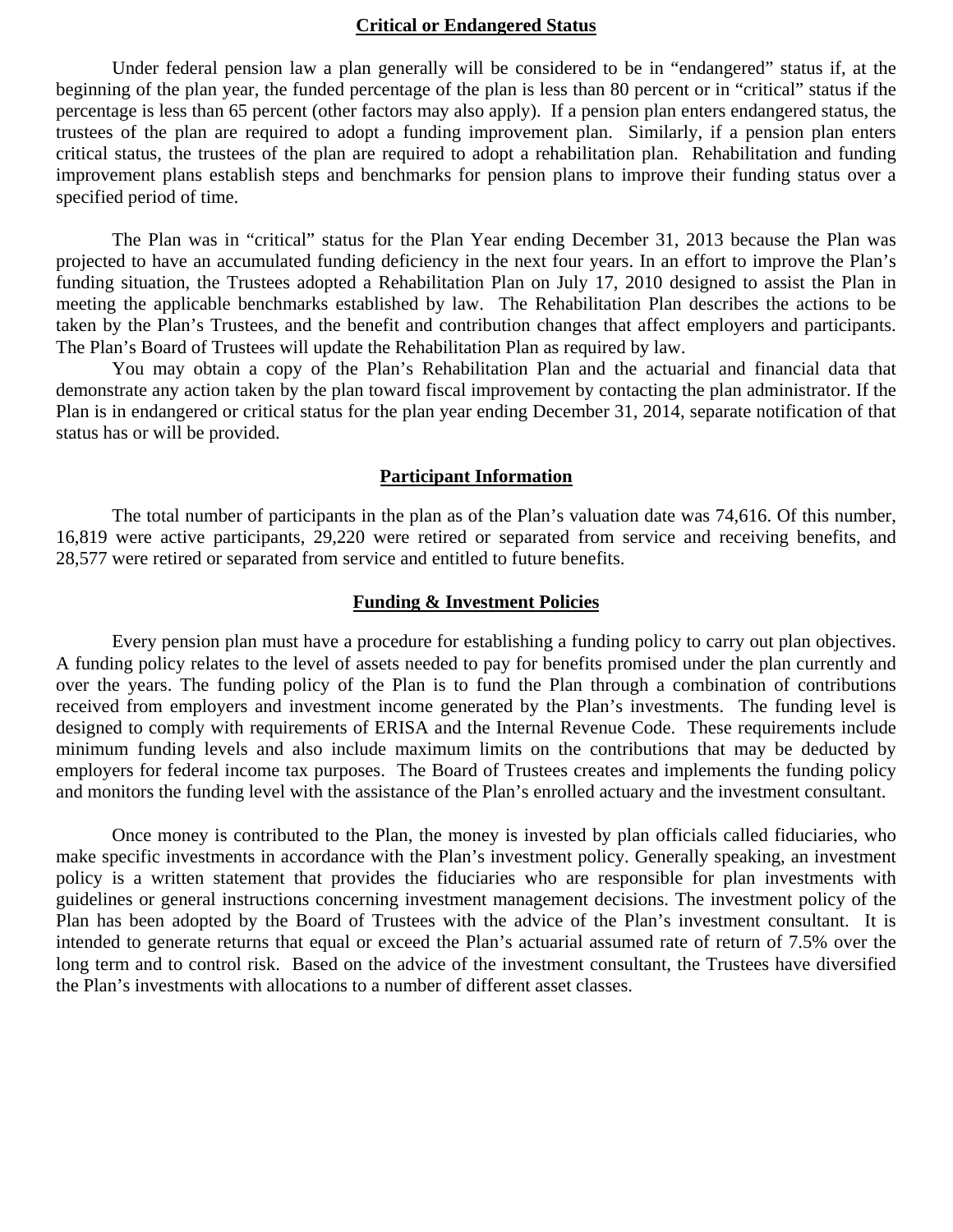Under the Plan's investment policy, the Plan's assets were allocated among the following categories of investments, as of the end of the Plan Year. These allocations are percentages of total assets and based on preliminary, unaudited financial information:

| <b>Asset Allocations</b>                                           | Percentage |
|--------------------------------------------------------------------|------------|
| Cash (interest bearing and non-interest bearing)<br>1.             | 0.93%      |
| U.S. government securities<br>2.                                   | 0.00%      |
| Corporate debt instruments (other than employer securities):<br>3. |            |
| Preferred                                                          | 0.00%      |
| All other                                                          | 0.00%      |
| Corporate stocks (other than employer securities):<br>4.           |            |
| Preferred                                                          | 0.00%      |
| Common                                                             | 0.00%      |
| Partnership/joint venture interests<br>5.                          | 1.45%      |
| Real estate (other than employer real property)<br>6.              | 0.00%      |
| Loans (other than to participants)<br>7.                           | 0.00%      |
| Participant loans<br>8.                                            | 0.00%      |
| Value of interest in common/collective trusts<br>9.                | 17.64%     |
| 10. Value of interest in pooled separate accounts                  | 0.00%      |
| 11. Value of interest in master trust investment accounts          | 0.00%      |
| 12. Value of interest in 103-12 investment entities                | 0.00%      |
| 13. Value of interest in registered investment companies           |            |
| (e.g., mutual funds)                                               | 79.64%     |
| 14. Value of funds held in insurance co. general account           |            |
| (unallocated contracts)                                            | 0.00%      |
| 15. Employer-related investments:                                  |            |
| <b>Employer Securities</b>                                         | 0.00%      |
| Employer real property                                             | 0.00%      |
| 16. Buildings and other property used in plan operation            | 0.03%      |
| 17. Other                                                          | 0.31%      |

For information about the plan's investment in any of the following types of investments as described in the chart above – common/collective trusts, pooled separate accounts, master trust investment accounts, or 103- 12 investment entities – contact Maria Wieck, Administrative Manager for the PACE Industry Union-Management Pension Fund, at 1-800-474-8673 or 3320 Perimeter Hill Drive, Nashville, TN 37211-4123 or **mwieck@uswbenefitfunds.com**.

# **Right to Request a Copy of the Annual Report**

A pension plan is required to file with the US Department of Labor an annual report (called the Form 5500) that contains financial and other information about the plan. Copies of the annual report are available from the US Department of Labor, Employee Benefits Security Administration's Public Disclosure Room at 200 Constitution Avenue, NW, Room N-1513, Washington, DC 20210, or by calling 202-693-8673. For 2009 and subsequent plan years, you may obtain an electronic copy of the plan's annual report by going to www.efast.dol.gov and using the Form 5500 search function. Or you may obtain a copy of the Plan's annual report on the website at **www.uswbenefitfunds.com** or by making a written request to the plan administrator. The 2013 Form 5500 will be available after October 15, 2014. Individual information, such as the amount of your accrued benefit under the plan, is not contained in the annual report. If you are seeking information regarding your benefits under the plan, contact the plan administrator identified below under "Where To Get More Information."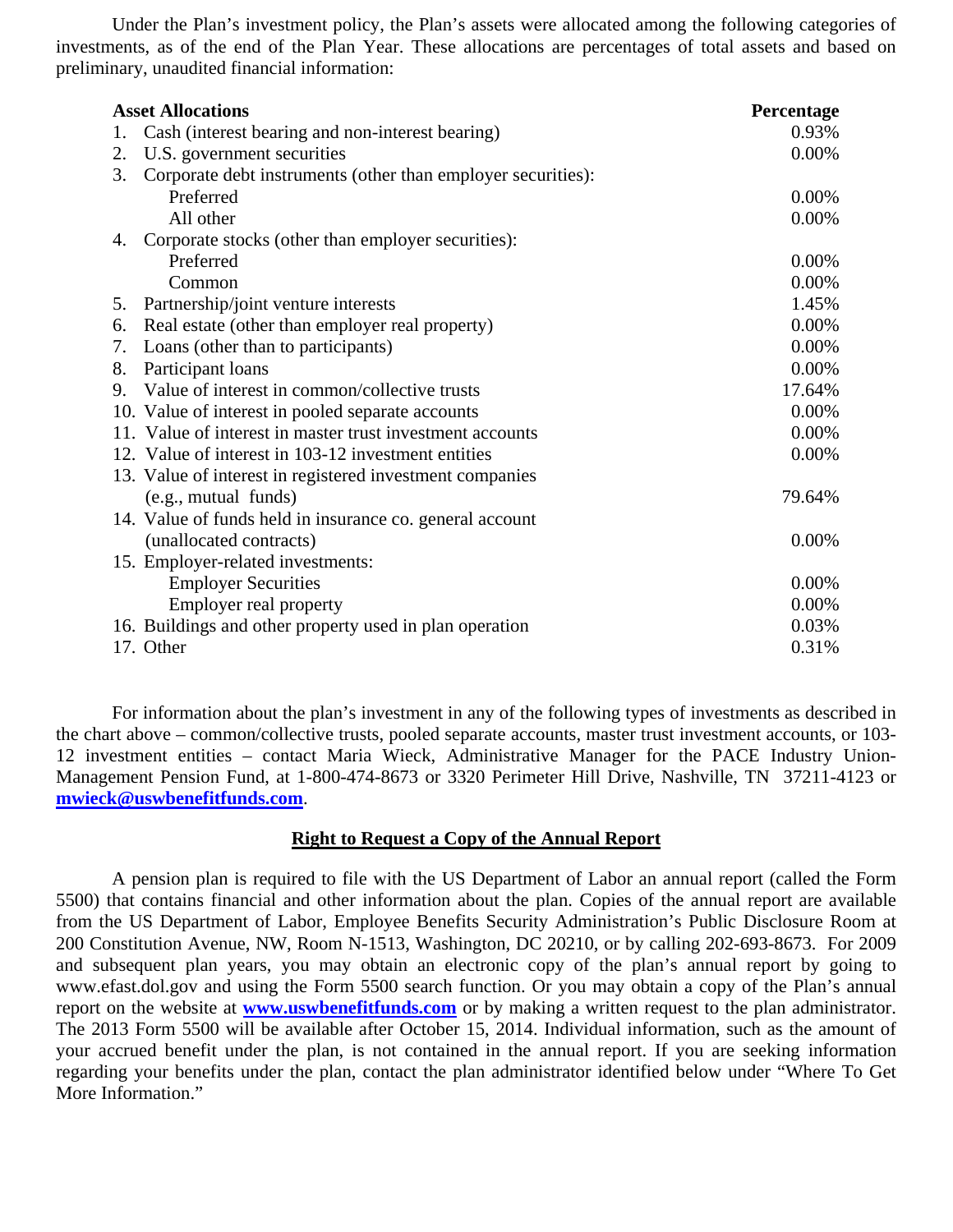### **Summary of Rules Governing Plans in Reorganization and Insolvent Plans**

Federal law has a number of special rules that apply to financially troubled multiemployer plans. The plan administrator is required by law to include a summary of these rules in the annual funding notice. Under so-called "plan reorganization rules," a plan with adverse financial experience may need to increase required contributions and may, under certain circumstances, reduce benefits that are not eligible for the PBGC's guarantee (generally, benefits that have been in effect for less than 60 months). If a plan is in reorganization status, it must provide notification that the plan is in reorganization status and that, if contributions are not increased, accrued benefits under the plan may be reduced or an excise tax may be imposed (or both). The plan is required to furnish this notification to each contributing employer and the labor organization.

Despite the special plan reorganization rules, a plan in reorganization could become insolvent. A plan is insolvent for a plan year if its available financial resources are not sufficient to pay benefits when due for the plan year. An insolvent plan must reduce benefit payments to the highest level that can be paid from the plan's available financial resources. If such resources are not enough to pay benefits at a level specified by law (see Benefit Payments Guaranteed by the PBGC, below), the plan must apply to the PBGC for financial assistance. The PBGC will loan the plan the amount necessary to pay benefits at the guaranteed level. Reduced benefits may be restored if the plan's financial condition improves.

A plan that becomes insolvent must provide prompt notification of its status to participants and beneficiaries, contributing employers, labor unions representing participants, and PBGC. In addition, participants and beneficiaries also must receive information regarding whether, and how, their benefits will be reduced or affected, including loss of a lump sum option. This information will be provided for each year the plan is insolvent.

## **Benefit Payments Guaranteed by the PBGC**

The maximum benefit that the PBGC guarantees is set by law. Only benefits that you have earned a right to receive and that cannot be forfeited (called vested benefits) are guaranteed. Specifically, the PBGC guarantees a monthly benefit payment equal to 100 percent of the first \$11 of the Plan's monthly benefit accrual rate, plus 75 percent of the next \$33 of the accrual rate, times each year of credited service. The PBGC's maximum guarantee, therefore, is \$35.75 per month times a participant's years of credited service.

*Example 1:* If a participant with 10 years of credited service has an accrued monthly benefit of \$500, the accrual rate for purposes of determining the PBGC guarantee would be determined by dividing the monthly benefit by the participant's years of service (\$500/10), which equals \$50. The guaranteed amount for a \$50 monthly accrual rate is equal to the sum of \$11 plus \$24.75 (.75 x \$33), or \$35.75. Thus, the participant's guaranteed monthly benefit is \$357.50 (\$35.75 x 10).

*Example 2:* If the participant in Example 1 has an accrued monthly benefit of \$200, the accrual rate for purposes of determining the guarantee would be \$20 (or \$200/10). The guaranteed amount for a \$20 monthly accrual rate is equal to the sum of \$11 plus \$6.75 (.75 x \$9), or \$17.75. Thus, the participant's guaranteed monthly benefit would be \$177.50 (\$17.75 x 10).

The PBGC guarantees pension benefits payable at normal retirement age and some early retirement benefits. In calculating a person's monthly payment, the PBGC will disregard any benefit increases that were made under the plan within 60 months before the earlier of the plan's termination or insolvency (or benefits that were in effect for less than 60 months at the time of termination or insolvency). Similarly, the PBGC does not guarantee pre-retirement death benefits to a spouse or beneficiary (e.g., a qualified pre-retirement survivor annuity) if the participant dies after the plan terminates, benefits above the normal retirement benefit, disability benefits not in pay status, or non-pension benefits, such as health insurance, life insurance, death benefits, vacation pay, or severance pay.